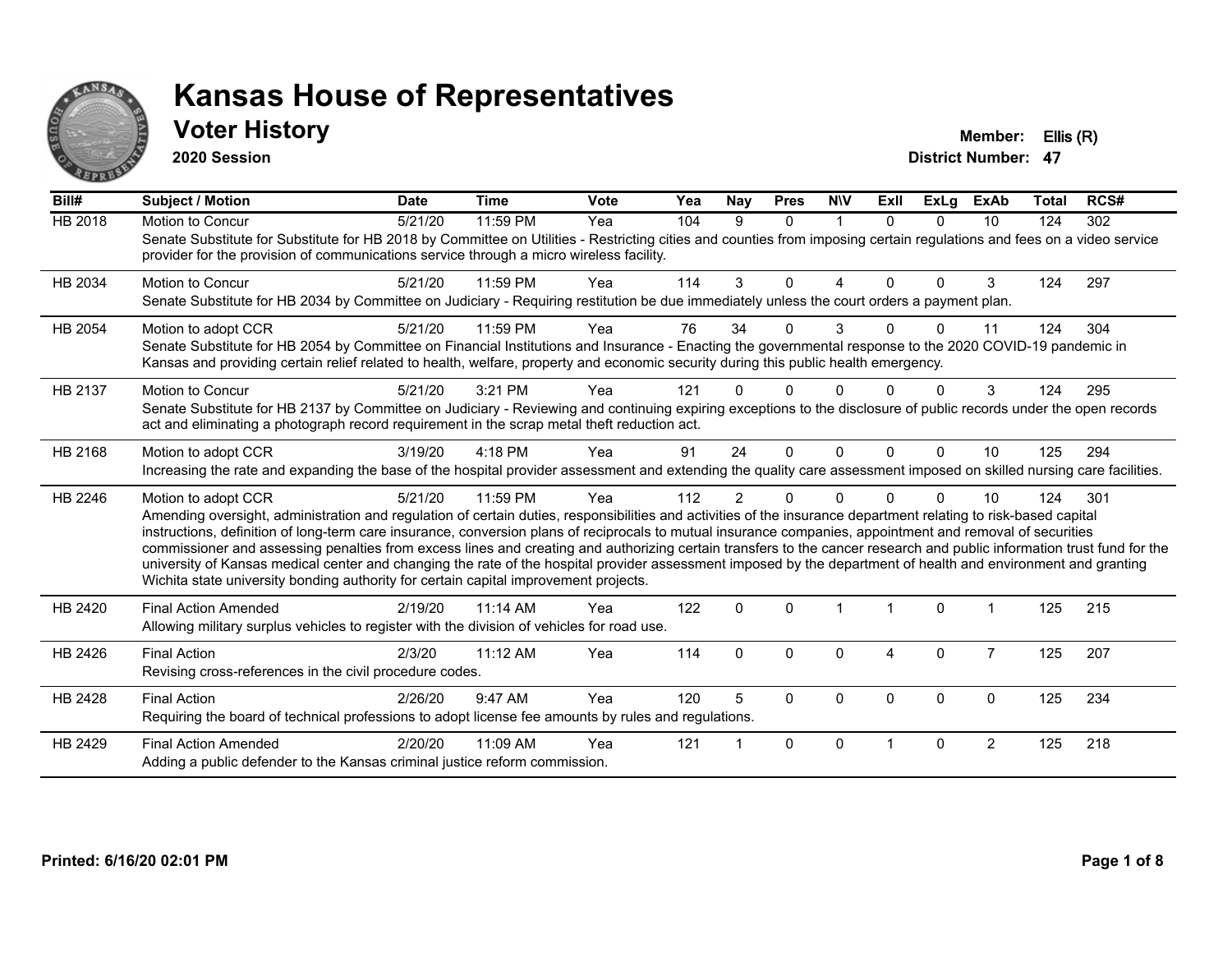

#### **Voter History Member: Ellis (R)**

**2020 Session**

| Bill#          | <b>Subject / Motion</b>                                                                                                                                                                                     | <b>Date</b> | <b>Time</b> | Vote | Yea | <b>Nay</b>  | <b>Pres</b>  | <b>NIV</b>   | ExII                 | <b>ExLg</b> | <b>ExAb</b>    | <b>Total</b> | RCS# |
|----------------|-------------------------------------------------------------------------------------------------------------------------------------------------------------------------------------------------------------|-------------|-------------|------|-----|-------------|--------------|--------------|----------------------|-------------|----------------|--------------|------|
| HB 2432        | <b>Final Action Amended</b>                                                                                                                                                                                 | 2/20/20     | 11:10 AM    | Yea  | 122 | 0           | $\mathbf{0}$ | $\Omega$     |                      | $\Omega$    | 2              | 125          | 219  |
|                | Creating the Kansas pesticide waste disposal program and allowing up to \$50,000 to be transferred annually from the Kansas agricultural remediation fund to a new<br>Kansas pesticide waste disposal fund. |             |             |      |     |             |              |              |                      |             |                |              |      |
| HB 2438        | <b>Final Action</b>                                                                                                                                                                                         | 2/26/20     | 9:48 AM     | Yea  | 125 | $\Omega$    | $\Omega$     | $\Omega$     | $\Omega$             | $\Omega$    | $\Omega$       | 125          | 235  |
|                | Allowing certain exceptions to the confidentiality of state child death review board documents.                                                                                                             |             |             |      |     |             |              |              |                      |             |                |              |      |
| <b>HB 2447</b> | <b>Final Action Amended</b>                                                                                                                                                                                 | 2/20/20     | 11:16 AM    | Nay  | 83  | 39          | $\mathbf{0}$ | $\mathbf{0}$ | $\mathbf{1}$         | $\Omega$    | $\overline{2}$ | 125          | 220  |
|                | Changing how two-way electronic audio-visual communication is used in courts.                                                                                                                               |             |             |      |     |             |              |              |                      |             |                |              |      |
| HB 2448        | <b>Final Action Amended</b>                                                                                                                                                                                 | 2/19/20     | 11:15 AM    | Yea  | 98  | 25          | $\mathbf{0}$ | $\Omega$     | $\blacktriangleleft$ | 0           | $\overline{1}$ | 125          | 216  |
|                | Changing penalties for crimes related to motor vehicles.                                                                                                                                                    |             |             |      |     |             |              |              |                      |             |                |              |      |
| HB 2449        | <b>Final Action</b>                                                                                                                                                                                         | 2/20/20     | 11:17 AM    | Nay  | 99  | 23          | $\mathbf 0$  | $\mathbf 0$  | $\blacktriangleleft$ | $\Omega$    | $\overline{2}$ | 125          | 221  |
|                | Changing the requirements for board of indigents' defense services appointments.                                                                                                                            |             |             |      |     |             |              |              |                      |             |                |              |      |
| HB 2451        | <b>Final Action</b>                                                                                                                                                                                         | 2/20/20     | 11:18 AM    | Yea  | 122 | $\Omega$    | $\mathbf 0$  | $\Omega$     | $\blacktriangleleft$ | $\Omega$    | $\overline{2}$ | 125          | 222  |
|                | Amending Kansas department of agriculture division of animal health license, permit and registration renewal deadlines.                                                                                     |             |             |      |     |             |              |              |                      |             |                |              |      |
| HB 2452        | <b>Final Action</b>                                                                                                                                                                                         | 2/26/20     | 9:49 AM     | Yea  | 125 | $\Omega$    | $\Omega$     | $\Omega$     | $\Omega$             | $\Omega$    | $\mathbf{0}$   | 125          | 236  |
|                | Creating the Kansas reading readiness act.                                                                                                                                                                  |             |             |      |     |             |              |              |                      |             |                |              |      |
| <b>HB 2454</b> | <b>Final Action Amended</b>                                                                                                                                                                                 | 2/19/20     | 11:17 AM    | Yea  | 114 | 9           | $\mathbf{0}$ | $\mathbf{0}$ |                      | $\Omega$    | $\mathbf{1}$   | 125          | 217  |
|                | Self-storage unit rentals; sales and towing of property for nonpayment of rent or abandonment; contractual value of property.                                                                               |             |             |      |     |             |              |              |                      |             |                |              |      |
| HB 2456        | <b>Final Action</b>                                                                                                                                                                                         | 2/26/20     | 9:50 AM     | Yea  | 124 |             | $\Omega$     | $\Omega$     | <sup>0</sup>         | $\Omega$    | $\mathbf{0}$   | 125          | 237  |
|                | Clarifying the definition of the term "possession" in the Kansas criminal code.                                                                                                                             |             |             |      |     |             |              |              |                      |             |                |              |      |
| HB 2462        | <b>Final Action</b>                                                                                                                                                                                         | 2/26/20     | 9:51 AM     | Yea  | 125 | $\mathbf 0$ | $\mathbf 0$  | $\mathbf 0$  | $\Omega$             | 0           | $\mathbf 0$    | 125          | 238  |
|                | Updating provisions related to the Kansas department of agriculture division of conservation.                                                                                                               |             |             |      |     |             |              |              |                      |             |                |              |      |
| HB 2463        | <b>Final Action Amended</b>                                                                                                                                                                                 | 2/26/20     | 9:52 AM     | Yea  | 125 | $\Omega$    | $\Omega$     | $\Omega$     | $\Omega$             | $\Omega$    | $\mathbf{0}$   | 125          | 239  |
|                | Amending the Kansas pesticide law's licensure requirements and the Kansas chemigation safety law's permittee requirements.                                                                                  |             |             |      |     |             |              |              |                      |             |                |              |      |
| HB 2464        | <b>Final Action Amended</b>                                                                                                                                                                                 | 2/26/20     | 9:53 AM     | Yea  | 121 |             | $\Omega$     | $\Omega$     | $\Omega$             | $\Omega$    | $\mathbf{0}$   | 125          | 240  |
|                | Updating egg repacking requirements for retailers.                                                                                                                                                          |             |             |      |     |             |              |              |                      |             |                |              |      |
| HB 2466        | <b>Final Action</b>                                                                                                                                                                                         | 2/10/20     | 11:10 AM    | Yea  | 118 |             | $\Omega$     |              | $\mathcal{P}$        | $\Omega$    | 3              | 125          | 212  |
|                | Enacting the Kansas taxpayer protection act; requiring the signature and tax identification number of paid tax return preparers on income tax returns; authorizing                                          |             |             |      |     |             |              |              |                      |             |                |              |      |
|                | actions to enjoin paid tax return preparers from engaging in certain conduct.                                                                                                                               |             |             |      |     |             |              |              |                      |             |                |              |      |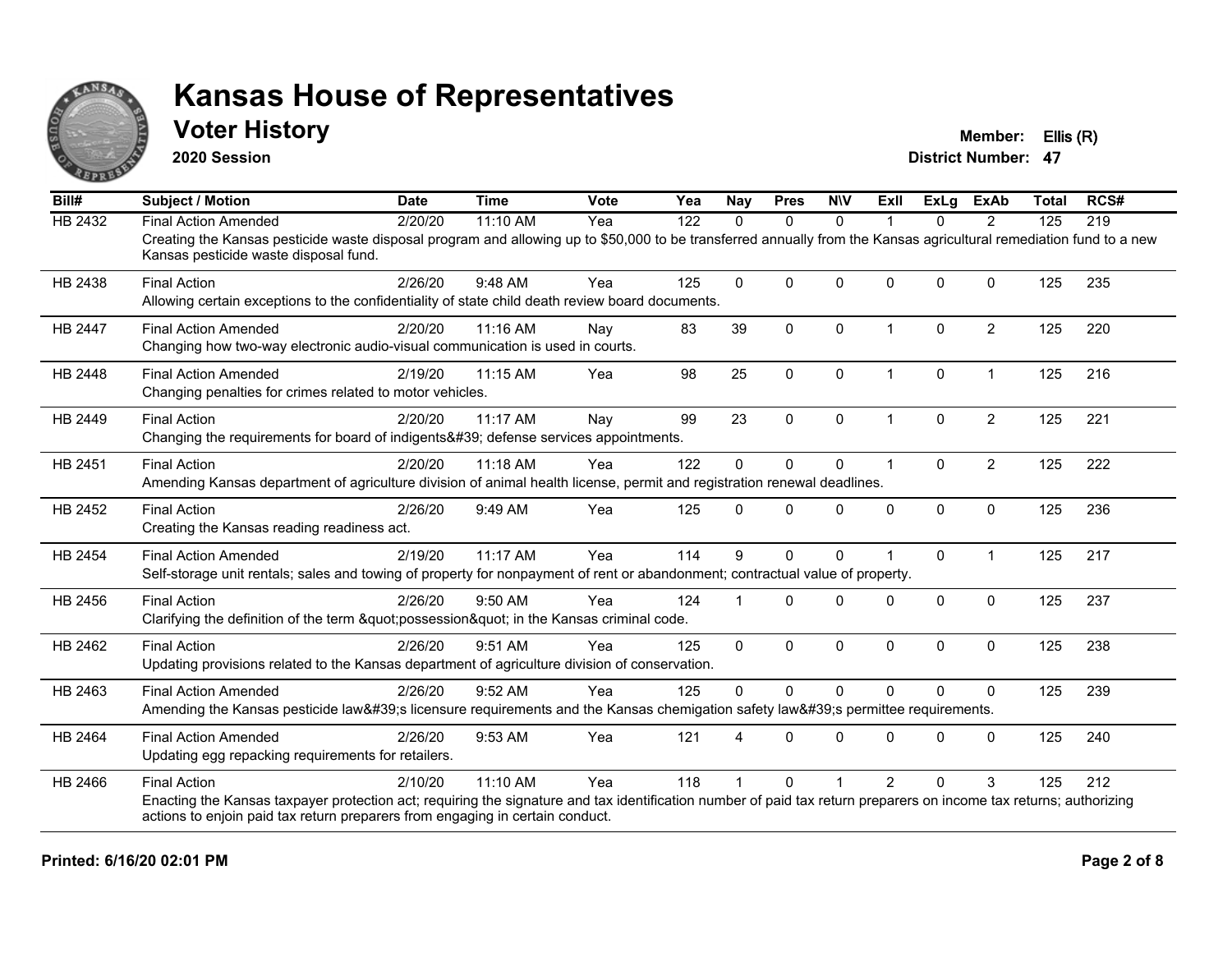

#### **Voter History Member: Ellis (R)**

**2020 Session**

| Bill#   | <b>Subject / Motion</b>                                                                                                                                             | <b>Date</b> | <b>Time</b> | Vote | Yea | Nay            | <b>Pres</b>  | <b>NIV</b>   | ExII           | ExLa           | <b>ExAb</b>    | <b>Total</b> | RCS# |
|---------|---------------------------------------------------------------------------------------------------------------------------------------------------------------------|-------------|-------------|------|-----|----------------|--------------|--------------|----------------|----------------|----------------|--------------|------|
| HB 2467 | <b>Final Action Amended</b>                                                                                                                                         | 2/7/20      | 4:10 PM     | Yea  | 105 | 15             | $\mathbf{0}$ | 3            | $\Omega$       | $\overline{2}$ | 0              | 125          | 211  |
|         | Removing the spousal exception from sexual battery and requiring a domestic violence offender assessment on a first conviction of domestic battery.                 |             |             |      |     |                |              |              |                |                |                |              |      |
| HB 2469 | <b>Final Action Amended</b>                                                                                                                                         | 2/26/20     | 9:54 AM     | Yea  | 120 | 5              | $\Omega$     | $\mathbf{0}$ | 0              | 0              | 0              | 125          | 241  |
|         | Extending terminal medical release to inmates in the custody of the department of corrections with a condition likely to cause death within 120 days.               |             |             |      |     |                |              |              |                |                |                |              |      |
| HB 2470 | <b>Final Action</b>                                                                                                                                                 | 2/26/20     | 9:55 AM     | Yea  | 125 | $\Omega$       | $\Omega$     | $\Omega$     | $\Omega$       | $\Omega$       | $\Omega$       | 125          | 242  |
|         | Clarifying jurisdiction and supervision of offenders in a certified drug abuse treatment program.                                                                   |             |             |      |     |                |              |              |                |                |                |              |      |
| HB 2479 | <b>Final Action</b>                                                                                                                                                 | 2/26/20     | $9:56$ AM   | Yea  | 125 | $\Omega$       | $\Omega$     | $\mathbf 0$  | $\Omega$       | $\Omega$       | $\mathbf{0}$   | 125          | 243  |
|         | Codifying the NAIC corporate governance model regulation into statute.                                                                                              |             |             |      |     |                |              |              |                |                |                |              |      |
| HB 2480 | <b>Final Action</b>                                                                                                                                                 | 2/26/20     | 9:57 AM     | Yea  | 125 | $\Omega$       | $\Omega$     | $\Omega$     | $\Omega$       | $\Omega$       | $\Omega$       | 125          | 244  |
|         | Updating the definition of long-term care insurance contained in the long-term care insurance act.                                                                  |             |             |      |     |                |              |              |                |                |                |              |      |
| HB 2487 | <b>Emergency Final Action</b>                                                                                                                                       | 2/26/20     | 4:22 PM     | Yea  | 118 | $\overline{7}$ | $\Omega$     | $\mathbf{0}$ | $\Omega$       | $\Omega$       | $\Omega$       | 125          | 262  |
|         | Including emotional disability rather than emotional disturbance in the definitions of "children with disabilities" and "individuals with disabilities. "           |             |             |      |     |                |              |              |                |                |                |              |      |
| HB 2490 | <b>Final Action</b>                                                                                                                                                 | 3/12/20     | 11:21 AM    | Yea  | 118 | $\overline{2}$ | $\mathbf{0}$ | $\Omega$     |                | $\Omega$       | 4              | 125          | 276  |
|         | Kansas corporation NOL carryforward extension.                                                                                                                      |             |             |      |     |                |              |              |                |                |                |              |      |
| HB 2495 | <b>Final Action</b>                                                                                                                                                 | 2/26/20     | 9:58 AM     | Yea  | 125 | $\Omega$       | $\Omega$     | $\mathbf{0}$ | $\Omega$       | $\Omega$       | $\Omega$       | 125          | 245  |
|         | Authorizing the crime victims compensation board to waive application time restrictions for a victim of a sexually violent crime to receive compensation for mental |             |             |      |     |                |              |              |                |                |                |              |      |
|         | health counseling.                                                                                                                                                  |             |             |      |     |                |              |              |                |                |                |              |      |
| HB 2496 | <b>Final Action</b>                                                                                                                                                 | 2/26/20     | 9:59 AM     | Yea  | 125 | $\Omega$       | $\Omega$     | $\Omega$     | $\Omega$       | $\Omega$       | $\Omega$       | 125          | 246  |
|         | Authorizing court services officers and community corrections officers to provide a certification of identification to offenders.                                   |             |             |      |     |                |              |              |                |                |                |              |      |
| HB 2500 | <b>Emergency Final Action Amended</b>                                                                                                                               | 2/20/20     | 11:48 AM    | Yea  | 122 | U              | $\Omega$     | $\Omega$     |                | $\Omega$       | 2              | 125          | 226  |
|         | Amending the Kansas power of attorney act regarding the form of a power of attorney and the duties of third parties relying and acting on a power of attorney.      |             |             |      |     |                |              |              |                |                |                |              |      |
| HB 2501 | <b>Final Action Amended</b>                                                                                                                                         | 2/20/20     | 11:19 AM    | Yea  | 119 | 3              | $\Omega$     | $\Omega$     | $\overline{1}$ | $\Omega$       | $\overline{2}$ | 125          | 223  |
|         | Allowing salvage vehicle pools to apply for ownership documents for vehicles that are disclaimed by insurance companies.                                            |             |             |      |     |                |              |              |                |                |                |              |      |
| HB 2503 | <b>Final Action Amended</b>                                                                                                                                         | 2/26/20     | 10:00 AM    | Yea  | 125 | $\Omega$       | $\Omega$     | $\Omega$     | $\Omega$       | $\Omega$       | $\Omega$       | 125          | 247  |
|         | Authorizing the transfer of \$268,412,000 from the state general fund to the KPERS fund during fiscal year 2020 and eliminating certain level-dollar employer       |             |             |      |     |                |              |              |                |                |                |              |      |
|         | contribution payments.                                                                                                                                              |             |             |      |     |                |              |              |                |                |                |              |      |
| HB 2506 | <b>EFA Sub Bill Amended</b>                                                                                                                                         | 2/26/20     | 4:26 PM     | Yea  | 123 | $\mathcal{P}$  | $\Omega$     | $\Omega$     | 0              | 0              | $\Omega$       | 125          | 265  |
|         | Expanding the military spouse and servicemember's expedited licensure law to certain other license, certificate or registration applicants.                         |             |             |      |     |                |              |              |                |                |                |              |      |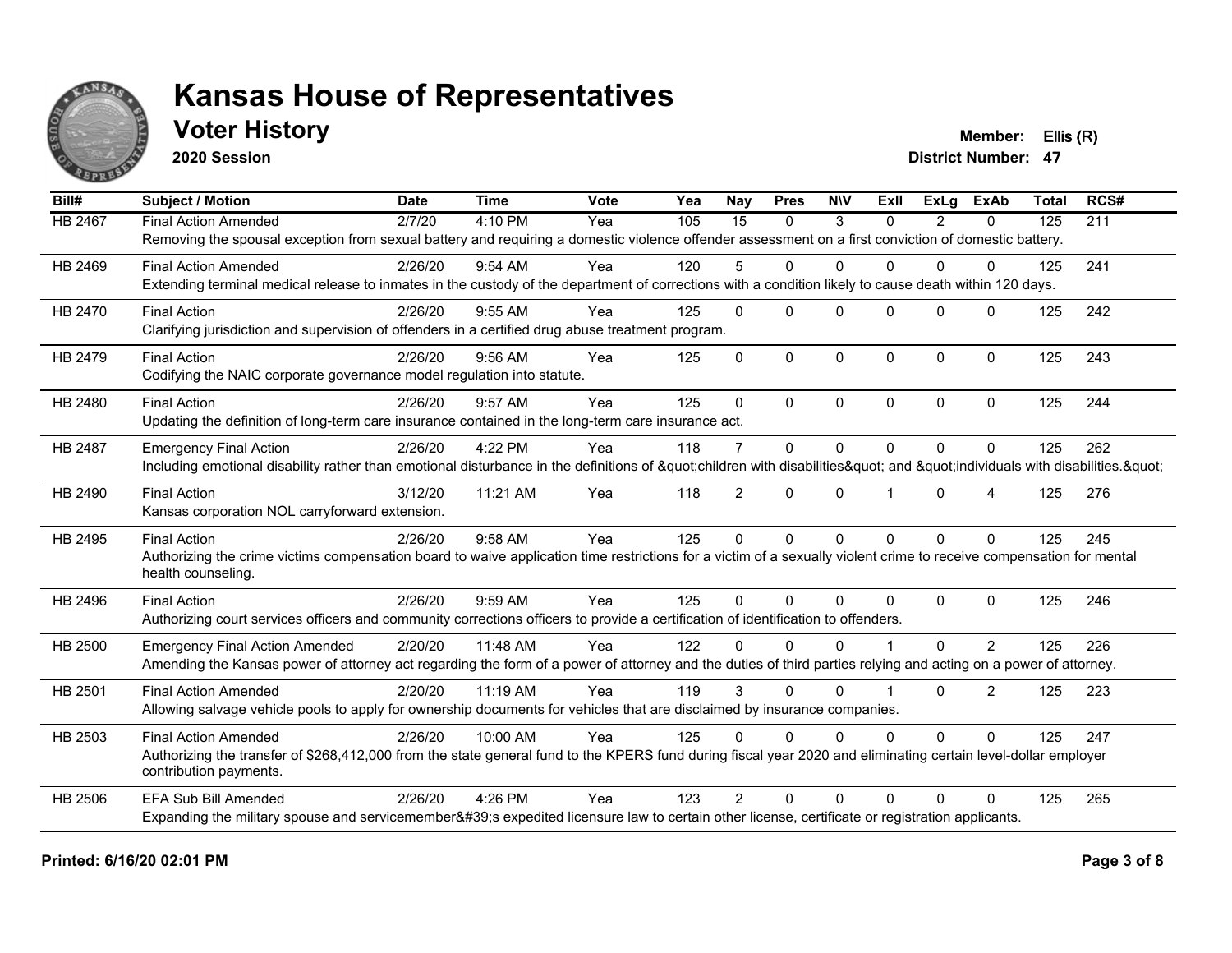

#### **Voter History Member: Ellis (R)**

**2020 Session**

| Bill#          | Subject / Motion                                                                                                                                                                                                                                                                                                                                                                                                                                                                                                                                    | <b>Date</b> | <b>Time</b> | <b>Vote</b> | Yea             | <b>Nay</b>      | <b>Pres</b>          | <b>NIV</b>   | <b>Exll</b> | <b>ExLg</b>  | ExAb           | <b>Total</b> | RCS# |
|----------------|-----------------------------------------------------------------------------------------------------------------------------------------------------------------------------------------------------------------------------------------------------------------------------------------------------------------------------------------------------------------------------------------------------------------------------------------------------------------------------------------------------------------------------------------------------|-------------|-------------|-------------|-----------------|-----------------|----------------------|--------------|-------------|--------------|----------------|--------------|------|
| <b>HB 2507</b> | <b>Final Action Amended</b><br>Liability protection for businesses that participate in high school work-based learning programs.                                                                                                                                                                                                                                                                                                                                                                                                                    | 2/26/20     | 10:01 AM    | Yea         | $\overline{97}$ | $\overline{27}$ | $\blacktriangleleft$ | $\mathbf{0}$ | $\Omega$    | $\Omega$     | $\Omega$       | 125          | 248  |
| HB 2509        | <b>Emergency Final Action</b><br>Vacating certain blocks in the original town plat set aside for a college and a park of the city of Americus and vesting fee simple title in the city.                                                                                                                                                                                                                                                                                                                                                             | 2/26/20     | 4:22 PM     | Yea         | 122             | 3               | $\mathbf 0$          | 0            | 0           | $\Omega$     | $\mathbf 0$    | 125          | 263  |
| HB 2510        | <b>Emergency Final Action</b><br>Special districts may be dissolved and responsibilities assumed by a city.                                                                                                                                                                                                                                                                                                                                                                                                                                         | 2/26/20     | 4:29 PM     | Yea         | 122             | 3               | $\Omega$             | $\Omega$     | $\Omega$    | $\Omega$     | $\mathbf 0$    | 125          | 267  |
| HB 2510        | Motion to adopt CCR<br>Creating the Kansas promise scholarship act; requiring a Kansas foster care children annual academic report card; authorizing the state board of regents on behalf of<br>Kansas state university to sell certain real property in Saline county; providing payment or waiver of tuition for certain dually or concurrently enrolled students;<br>authorizing the practice of the healing arts by healing arts school clinics; providing ACT college entrance exams and workkeys assessments to nonpublic school<br>students. | 5/21/20     | 11:59 PM    | Yea         | 110             | 3               | $\mathbf{0}$         |              | 0           | 0            | 10             | 124          | 300  |
| HB 2515        | <b>Emergency Final Action Amended</b><br>Creating the Kansas promise scholarship program.                                                                                                                                                                                                                                                                                                                                                                                                                                                           | 2/20/20     | 11:47 AM    | Yea         | 116             | 6               | $\Omega$             | $\Omega$     |             | $\Omega$     | $\overline{2}$ | 125          | 225  |
| HB 2516        | <b>Final Action Amended</b><br>Enacting the first-time home buyer savings account act.                                                                                                                                                                                                                                                                                                                                                                                                                                                              | 2/26/20     | 10:03 AM    | Yea         | 123             | $\overline{2}$  | $\mathbf 0$          | $\mathbf 0$  | $\Omega$    | $\Omega$     | $\mathbf 0$    | 125          | 249  |
| HB 2518        | <b>Final Action</b><br>Counting any crime with a domestic violence designation as a prior conviction under domestic battery.                                                                                                                                                                                                                                                                                                                                                                                                                        | 2/26/20     | 10:04 AM    | Yea         | 125             | $\Omega$        | $\mathbf 0$          | $\mathbf 0$  | 0           | 0            | $\mathbf 0$    | 125          | 250  |
| HB 2521        | <b>Emergency Final Action Amended</b><br>Enacting the revised uniform athlete agents act.                                                                                                                                                                                                                                                                                                                                                                                                                                                           | 2/20/20     | 11:49 AM    | Yea         | 122             | $\Omega$        | $\mathbf 0$          | $\Omega$     |             | $\mathbf{0}$ | $\overline{2}$ | 125          | 227  |
| <b>HB 2524</b> | <b>Final Action</b><br>Updating motor carrier laws and regulation of motor carriers by the state corporation commission.                                                                                                                                                                                                                                                                                                                                                                                                                            | 2/17/20     | 11:24 AM    | Yea         | 118             | $\mathbf{0}$    | $\Omega$             | $\Omega$     | 3           | $\Omega$     | $\overline{4}$ | 125          | 213  |
| HB 2528        | <b>Final Action</b><br>Providing for all vehicles more than 35 years old to qualify as an antique vehicle.                                                                                                                                                                                                                                                                                                                                                                                                                                          | 2/26/20     | 10:05 AM    | Yea         | 124             |                 | $\mathbf{0}$         | $\Omega$     | $\Omega$    | $\Omega$     | $\Omega$       | 125          | 251  |
| HB 2540        | <b>Emergency Final Action Amended</b><br>Requiring moneys attributable to at-risk student weighting be expended for approved at-risk educational programs.                                                                                                                                                                                                                                                                                                                                                                                          | 2/26/20     | 4:37 PM     | Yea         | 111             | 14              | $\Omega$             | $\Omega$     | $\Omega$    | $\Omega$     | $\Omega$       | 125          | 274  |
| HB 2546        | <b>Final Action</b><br>Creating the crime of sexual extortion and adding the crime to the Kansas offender registration act.                                                                                                                                                                                                                                                                                                                                                                                                                         | 2/26/20     | 10:06 AM    | Yea         | 125             |                 | $\Omega$             | $\mathbf 0$  | $\Omega$    | $\Omega$     | 0              | 125          | 252  |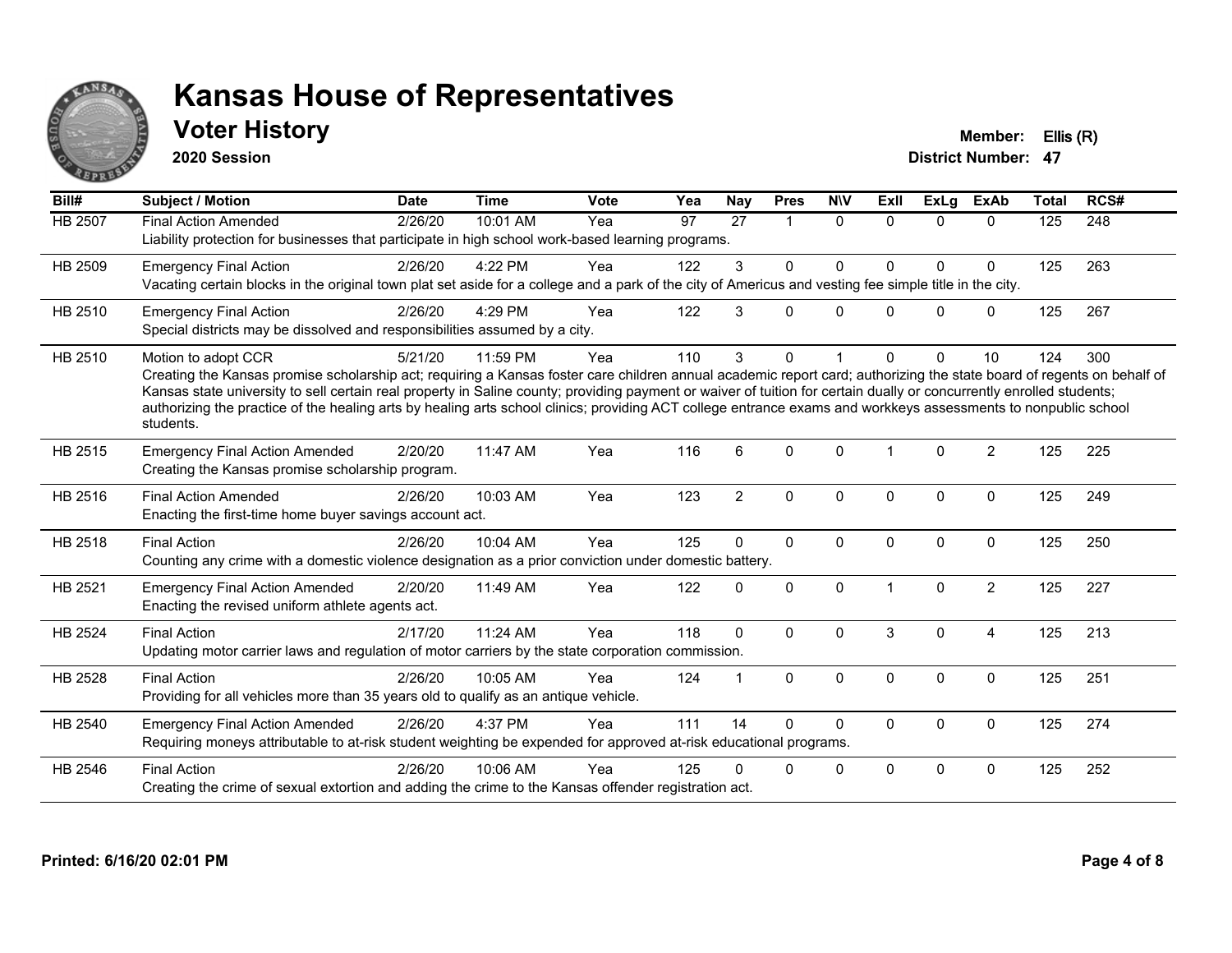

### **Voter History Member: Ellis (R)**

**2020 Session**

| Bill#          | <b>Subject / Motion</b>                                                                                                                                                                                                                                                                                  | <b>Date</b> | <b>Time</b> | Vote | Yea | Nay            | <b>Pres</b>          | <b>NIV</b>   | ExII                 | <b>ExLa</b>  | <b>ExAb</b>    | <b>Total</b> | RCS# |
|----------------|----------------------------------------------------------------------------------------------------------------------------------------------------------------------------------------------------------------------------------------------------------------------------------------------------------|-------------|-------------|------|-----|----------------|----------------------|--------------|----------------------|--------------|----------------|--------------|------|
| HB 2547        | <b>Final Action Amended</b><br>Making changes to suspended drivers' license requirements.                                                                                                                                                                                                                | 2/26/20     | 10:07 AM    | Yea  | 125 | $\mathbf{0}$   | $\Omega$             | $\Omega$     | $\Omega$             | $\mathbf{0}$ | $\mathbf{0}$   | 125          | 253  |
| HB 2548        | <b>Final Action Amended</b><br>Claims against the state submitted by the Joint Committee on Special Claims Against the State.                                                                                                                                                                            | 3/13/20     | 8:19 AM     | Yea  | 115 | $\mathbf{1}$   | $\mathbf{0}$         | $\mathbf{0}$ | $\overline{2}$       | $\Omega$     | $\overline{7}$ | 125          | 282  |
| <b>HB 2554</b> | <b>Final Action</b><br>Enacting the uniform fiduciary income and principal act (UFIPA).                                                                                                                                                                                                                  | 2/26/20     | 10:08 AM    | Yea  | 125 | $\Omega$       | $\Omega$             | $\mathbf{0}$ | $\Omega$             | $\Omega$     | $\Omega$       | 125          | 254  |
| HB 2571        | <b>Final Action Amended</b><br>Club and drinking establishment liquor license eligibility; spouse is a law enforcement officer in another county.                                                                                                                                                        | 3/12/20     | 11:22 AM    | Yea  | 108 | 12             | $\mathbf{0}$         | $\mathbf{0}$ | $\blacktriangleleft$ | $\Omega$     | 4              | 125          | 277  |
| HB 2575        | <b>Emergency Final Action Amended</b><br>Amending the Kansas drycleaner environmental response act to change the required deductible rate, environmental surcharge rate and penalty fine amount.                                                                                                         | 2/26/20     | 4:31 PM     | Yea  | 95  | 29             |                      | $\mathbf{0}$ | $\Omega$             | $\Omega$     | $\mathbf{0}$   | 125          | 269  |
| HB 2583        | <b>Emergency Final Action</b><br>Clarify the vacation of territory from city boundaries or release of easements.                                                                                                                                                                                         | 2/26/20     | 4:35 PM     | Yea  | 124 |                | $\mathbf{0}$         | $\Omega$     | $\Omega$             | $\Omega$     | $\Omega$       | 125          | 273  |
| HB 2585        | <b>Emergency Final Action Amended</b><br>Amending the Kansas drycleaner environmental response act to change the required deductible rate, environmental surcharge rate and penalty fine amount.                                                                                                         | 2/26/20     | 4:27 PM     | Yea  | 123 | $\overline{2}$ | $\Omega$             | $\Omega$     | $\Omega$             | $\Omega$     | $\Omega$       | 125          | 266  |
| HB 2585        | Motion to Concur<br>Senate Substitute for HB 2585 by Committee on Utilities - Exempting certain public utilities from Kansas income taxation and allowing the state corporation<br>commission to approve certain contract and reduced electric rates and associated cost recovery from all rate classes. | 5/21/20     | 3:59 PM     | Yea  | 75  | 45             |                      | $\Omega$     | <sup>0</sup>         | $\Omega$     | 3              | 124          | 296  |
| <b>HB 2587</b> | <b>Final Action</b><br>Allowing venue for an agency adoption to be where a state agency or their subcontracting agencies have offices when the state is the agency.                                                                                                                                      | 2/26/20     | 10:09 AM    | Yea  | 124 |                | $\Omega$             | 0            | <sup>n</sup>         | $\Omega$     | $\Omega$       | 125          | 255  |
| HB 2595        | <b>Final Action Amended</b><br>Eliminating the 30-day delay before offering state surplus property for sale to the general public.                                                                                                                                                                       | 2/20/20     | 11:20 AM    | Yea  | 118 | 3              | $\blacktriangleleft$ | $\Omega$     |                      | $\Omega$     | 2              | 125          | 224  |
| HB 2596        | <b>Final Action Amended</b><br>Allowing an alcoholic liquor manufacturer to obtain a drinking establishment license under certain conditions.                                                                                                                                                            | 3/12/20     | 11:23 AM    | Yea  | 113 |                | $\Omega$             | $\Omega$     | 1                    | $\Omega$     | $\overline{A}$ | 125          | 278  |
| HB 2618        | <b>Emergency Final Action Amended</b><br>Establishing a state broadband grant program under the department of commerce to encourage the deployment of broadband in the state.                                                                                                                            | 2/26/20     | 4:33 PM     | Yea  | 120 | 5              | $\Omega$             | $\Omega$     | $\Omega$             | $\Omega$     | $\mathbf{0}$   | 125          | 271  |
| HB 2619        | <b>Final Action</b><br>Adjusting the frequency of the KPERS actuarial experience study.                                                                                                                                                                                                                  | 2/26/20     | 10:10 AM    | Yea  | 118 |                | $\Omega$             | $\Omega$     | $\Omega$             | $\Omega$     | $\Omega$       | 125          | 256  |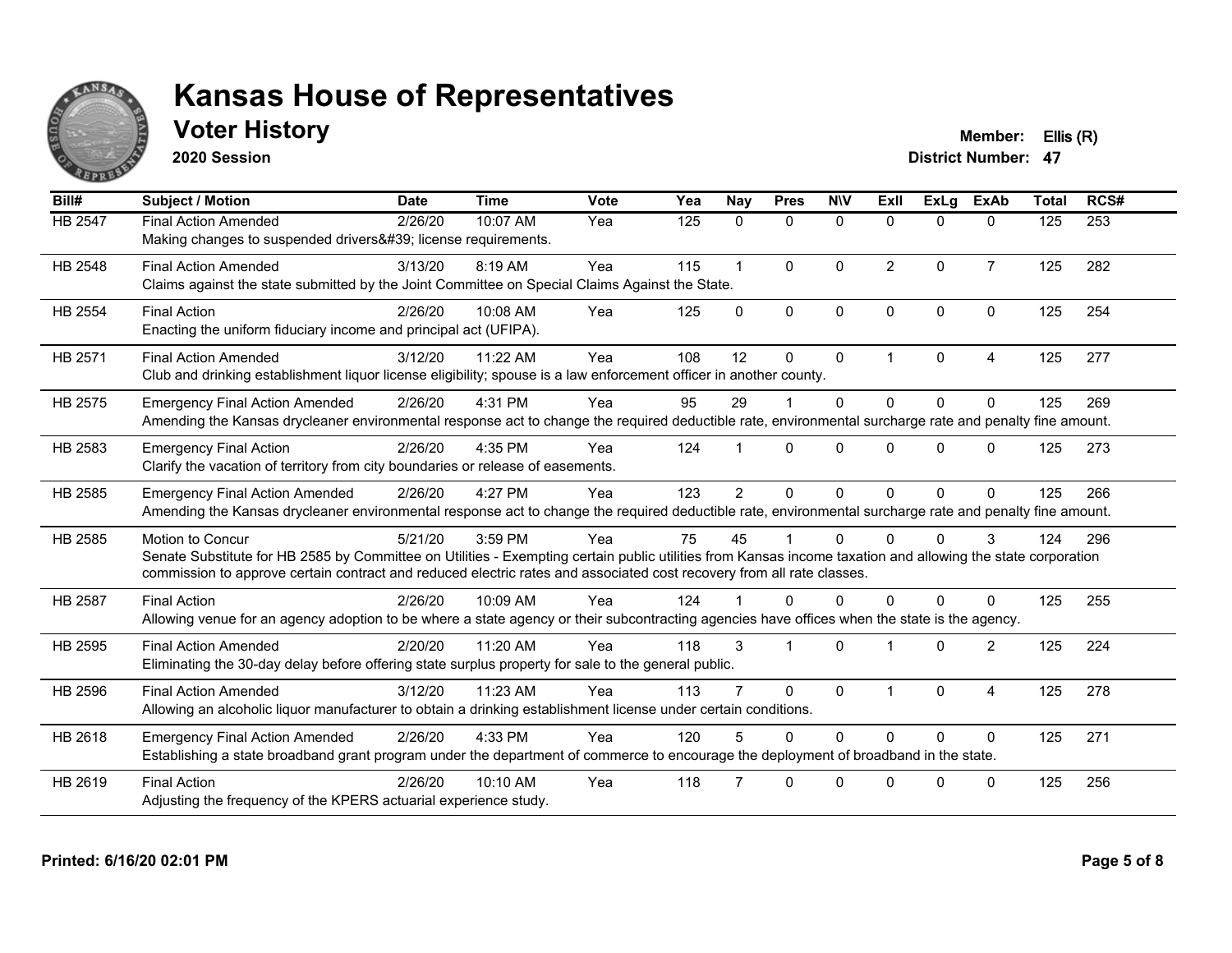

#### **Voter History Member: Ellis (R)**

**2020 Session**

| Bill#           | Subject / Motion                                                                                                                                                                                                                                                                                                                                                                                                                                                                                                                                                                                                                                                                                                                                                                                                                                                                                                                                                                                              | <b>Date</b> | <b>Time</b> | Vote | Yea | Nay      | <b>Pres</b> | <b>NIV</b> | ExII           | <b>ExLg</b> | <b>ExAb</b>    | <b>Total</b> | RCS# |
|-----------------|---------------------------------------------------------------------------------------------------------------------------------------------------------------------------------------------------------------------------------------------------------------------------------------------------------------------------------------------------------------------------------------------------------------------------------------------------------------------------------------------------------------------------------------------------------------------------------------------------------------------------------------------------------------------------------------------------------------------------------------------------------------------------------------------------------------------------------------------------------------------------------------------------------------------------------------------------------------------------------------------------------------|-------------|-------------|------|-----|----------|-------------|------------|----------------|-------------|----------------|--------------|------|
| <b>HB 2619</b>  | <b>Motion to Concur</b><br>Senate Substitute for HB 2619 by Committee on Financial Institutions and Insurance - Enacting the Kansas economic recovery loan deposit program, updating field of<br>membership requirements of credit unions and allowing privilege tax deductions on agricultural real estate loans and single family residence loans.                                                                                                                                                                                                                                                                                                                                                                                                                                                                                                                                                                                                                                                          | 5/21/20     | 11:59 PM    | Yea  | 114 | 3        | $\Omega$    | $\Omega$   | $\Omega$       | $\Omega$    | $\overline{7}$ | 124          | 298  |
| HB 2646         | <b>Final Action</b><br>Allowing the attorney general to coordinate training for law enforcement agencies on missing and murdered indigenous people.                                                                                                                                                                                                                                                                                                                                                                                                                                                                                                                                                                                                                                                                                                                                                                                                                                                           | 2/26/20     | 10:11 AM    | Yea  | 125 | 0        | 0           |            |                | 0           | $\mathbf{0}$   | 125          | 257  |
| HB 2689         | <b>Final Action Amended</b><br>Amending the angel investor tax credit with respect to the definition of qualified securities, tax credit limitations and amounts, investor requirements and extending the<br>date that credits may be allowed.                                                                                                                                                                                                                                                                                                                                                                                                                                                                                                                                                                                                                                                                                                                                                                | 3/13/20     | 8:23 AM     | Yea  | 103 | 12       |             | 0          | $\overline{2}$ | $\Omega$    | $\overline{7}$ | 125          | 283  |
| HB 2695         | <b>Emergency Final Action</b><br>Allowing special agents from the department of corrections to attend the Kansas law enforcement training center.                                                                                                                                                                                                                                                                                                                                                                                                                                                                                                                                                                                                                                                                                                                                                                                                                                                             | 2/26/20     | 4:34 PM     | Yea  | 125 | 0        | 0           | $\Omega$   | $\Omega$       | $\Omega$    | $\Omega$       | 125          | 272  |
| HB 2699         | <b>Final Action</b><br>Requiring court services officers to assist with child in need of care cases when directed by a judge.                                                                                                                                                                                                                                                                                                                                                                                                                                                                                                                                                                                                                                                                                                                                                                                                                                                                                 | 2/26/20     | 10:13 AM    | Yea  | 105 | 20       | $\Omega$    | $\Omega$   | $\Omega$       | $\Omega$    | $\Omega$       | 125          | 258  |
| HB 2702         | <b>Emergency Final Action</b><br>Decoupling the KIT and KIR workforce training programs from the high performance incentive fund program and enhancing the workforce training tax credit.                                                                                                                                                                                                                                                                                                                                                                                                                                                                                                                                                                                                                                                                                                                                                                                                                     | 2/26/20     | 4:32 PM     | Yea  | 125 | $\Omega$ | $\Omega$    | $\Omega$   | $\Omega$       | $\Omega$    | $\Omega$       | 125          | 270  |
| HB 2702         | Motion to adopt CCR<br>Enacting the Kansas taxpayer protection act; establishing notice and public hearing requirements prior to approval by a governing body to exceed its revenue neutral<br>rate for the imposition of property tax and discontinuing the city and county tax lid; providing a waiver of interest and fees on certain delinquent property taxes for a<br>period of time and delaying preparation of delinquent real estate tax list and notice; prohibiting valuation increase for real property solely as the result of normal repair,<br>replacement or maintenance of existing structure; providing for county treasurers to establish a payment plan for the payment of delinquent or nondelinquent taxes;<br>requiring the state board of tax appeals to serve orders and notices by electronic means if requested by the party; prohibiting county appraisers and the state board of<br>tax appeals from increasing the valuation of county appraised property in valuation appeals. | 5/21/20     | 11:59 PM    | Yea  | 89  | 28       | 0           | $\Omega$   | n              | $\Omega$    | 7              | 124          | 299  |
| <b>HB 2708</b>  | <b>Emergency Final Action</b><br>Creating a drug abuse treatment program for people on diversion and allowing county attorneys to enter into agreements with court services and community<br>corrections for supervision.                                                                                                                                                                                                                                                                                                                                                                                                                                                                                                                                                                                                                                                                                                                                                                                     | 2/26/20     | 4:23 PM     | Yea  | 125 | 0        | 0           | $\Omega$   | $\Omega$       | $\Omega$    | 0              | 125          | 264  |
| HB 2713         | <b>Emergency Final Action Amended</b><br>Enacting the revised uniform law on notarial acts.                                                                                                                                                                                                                                                                                                                                                                                                                                                                                                                                                                                                                                                                                                                                                                                                                                                                                                                   | 2/26/20     | 4:30 PM     | Yea  | 122 | 3        | 0           | $\Omega$   | $\Omega$       | $\Omega$    | 0              | 125          | 268  |
| <b>HCR 5025</b> | <b>EFA Amend and Debate</b><br>Ratifying and providing the continuation of the March 12, 2020, state of disaster emergency declaration for the state of Kansas.                                                                                                                                                                                                                                                                                                                                                                                                                                                                                                                                                                                                                                                                                                                                                                                                                                               | 3/13/20     | 11:21 AM    | Yea  | 116 | 0        | 0           | n          | $\overline{2}$ | $\Omega$    | 7              | 125          | 284  |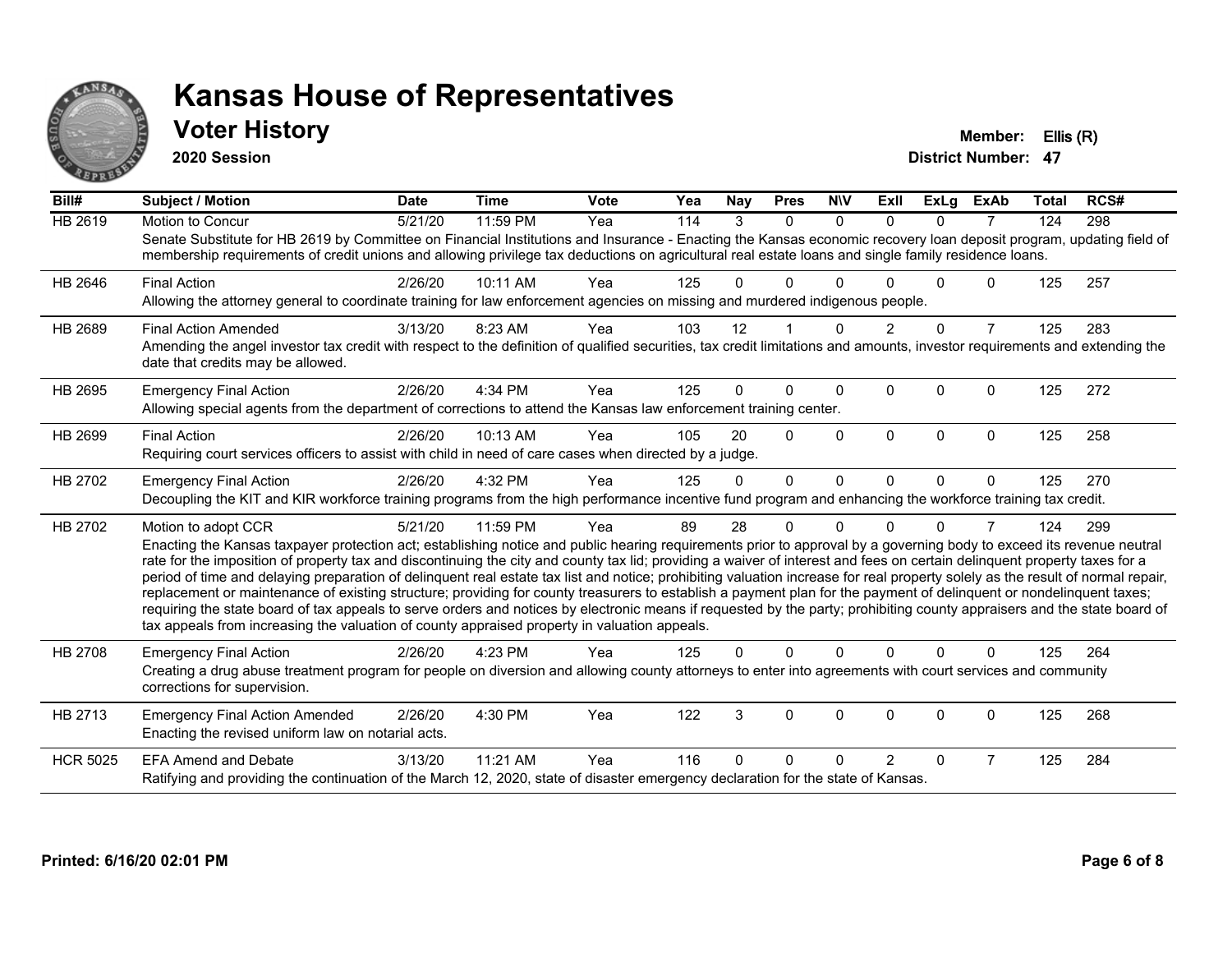

#### **Voter History Member: Ellis (R)**

**2020 Session**

| Bill#           | Subject / Motion                                                                                                                                                                                                                                         | <b>Date</b> | <b>Time</b> | <b>Vote</b> | Yea | Nay           | <b>Pres</b> | <b>NIV</b> | ExII           | ExLg         | <b>ExAb</b> | <b>Total</b> | RCS# |
|-----------------|----------------------------------------------------------------------------------------------------------------------------------------------------------------------------------------------------------------------------------------------------------|-------------|-------------|-------------|-----|---------------|-------------|------------|----------------|--------------|-------------|--------------|------|
| <b>HCR 5025</b> | Motion to adopt CCR                                                                                                                                                                                                                                      | 3/19/20     | 4:11 PM     | Yea         | 115 | 0             | $\Omega$    | 0          | $\Omega$       | $\Omega$     | 10          | 125          | 293  |
|                 | Ratifying and providing the continuation of the March 12, 2020, state of disaster emergency declaration for the state of Kansas, subject to limitations.                                                                                                 |             |             |             |     |               |             |            |                |              |             |              |      |
| <b>SB 27</b>    | <b>EFA Amend and Debate</b>                                                                                                                                                                                                                              | 3/17/20     | $1:02$ PM   | Yea         | 119 |               | n           | U          |                |              |             | 125          | 288  |
|                 | House Substitute for SB 27 by Committee on Commerce, Labor and Economic Development - Providing for a maximum of 26 weeks of unemployment insurance<br>benefits and compensation for the pre-payment waiting period.                                     |             |             |             |     |               |             |            |                |              |             |              |      |
| SB 66           | Motion to adopt CCR                                                                                                                                                                                                                                      | 3/19/20     | 3:52 PM     | Yea         | 99  | 16            | $\Omega$    | $\Omega$   | $\Omega$       | $\Omega$     | 10          | 125          | 292  |
|                 | Appropriations for Fy 2020, 2021 and 2022 for various state agencies.                                                                                                                                                                                    |             |             |             |     |               |             |            |                |              |             |              |      |
| SB 102          | <b>EFA Amend and Debate</b>                                                                                                                                                                                                                              | 3/16/20     | 12:13 PM    | Yea         | 113 | 5             | $\Omega$    | $\Omega$   | 3              | $\Omega$     | 4           | 125          | 285  |
|                 | House Substitutes for SB 102 by Committee on Judiciary - Allowing the chief justice of the Kansas supreme court to extend or suspend deadlines or time limitations to<br>secure the health and safety of court users, staff and judicial officers.       |             |             |             |     |               |             |            |                |              |             |              |      |
| <b>SB 142</b>   | EFA Sub Bill Amended                                                                                                                                                                                                                                     | 3/17/20     | 10:31 AM    | Yea         | 117 | $\mathcal{P}$ | ŋ           | 0          | 2              |              |             | 125          | 287  |
|                 | House Substitute for SB No. 142 by House Committee on K-12 Education Budget - Authorizing the state board of education to grant waivers for school districts from<br>the requirement to provide a minimum number of school hours during the school term. |             |             |             |     |               |             |            |                |              |             |              |      |
| SB 155          | <b>Final Action</b>                                                                                                                                                                                                                                      | 2/7/20      | $4:08$ PM   | Yea         | 119 |               | $\Omega$    | 3          | $\Omega$       | 2            | 0           | 125          | 210  |
|                 | Cemetery district territory deannexed from the territory of Valley Center.                                                                                                                                                                               |             |             |             |     |               |             |            |                |              |             |              |      |
| <b>SB 173</b>   | <b>EFA Amend and Debate</b>                                                                                                                                                                                                                              | 3/16/20     | 7:20 PM     | Yea         | 103 | 16            |             | 0          | $\overline{2}$ | $\mathbf{0}$ | 3           | 125          | 286  |
|                 | House Substitute for SB 173 by Committee on Appropriations - Providing for the Eisenhower legacy transportation plan.                                                                                                                                    |             |             |             |     |               |             |            |                |              |             |              |      |
| SB 173          | Motion to adopt CCR                                                                                                                                                                                                                                      | 3/19/20     | 12:04 PM    | Yea         | 112 | 3             |             | 0          | $\Omega$       | $\Omega$     | 10          | 125          | 291  |
|                 | House Substitute for SB 173 by Committee on Appropriations - Providing for the Eisenhower legacy transportation plan.                                                                                                                                    |             |             |             |     |               |             |            |                |              |             |              |      |
| <b>SCR 1613</b> | <b>Final Action</b>                                                                                                                                                                                                                                      | 2/7/20      | 4:07 PM     | Yea         | 80  | 43            |             |            |                |              |             | 125          | 209  |
|                 | Amending the bill of rights of the constitution of the state of Kansas to reserve to the people the right to regulate abortion through their elected state representatives<br>and senators.                                                              |             |             |             |     |               |             |            |                |              |             |              |      |